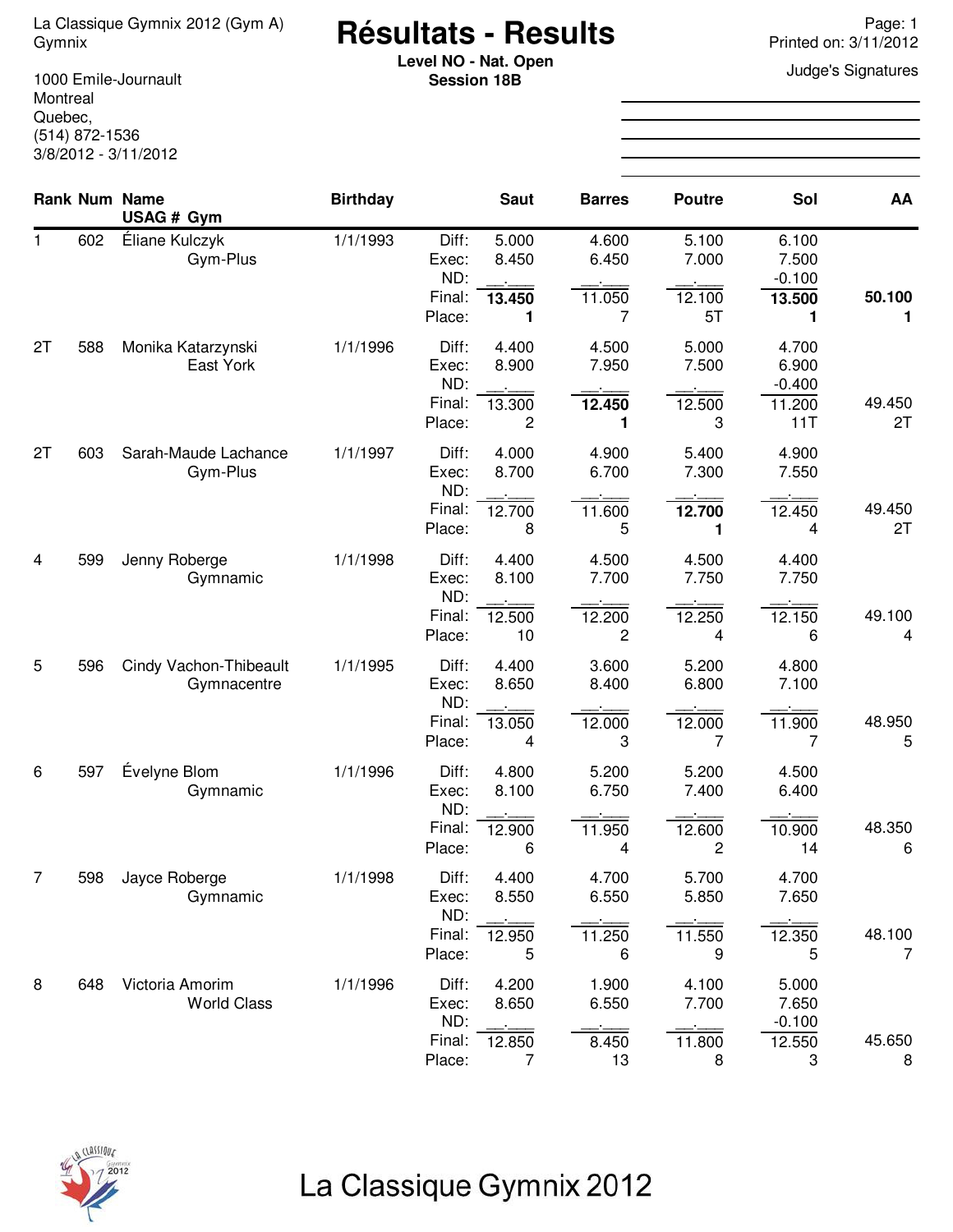#### **Résultats - Results** La Classique Gymnix 2012 (Gym A) Page: 2 Gymnix Printed on: 3/11/2012

**Level NO - Nat. Open Session 18B**

1000 Emile-Journault **Montreal** Quebec, (514) 872-1536 3/8/2012 - 3/11/2012

|       |     | <b>Rank Num Name</b><br>USAG # Gym    | <b>Birthday</b> |                                           | <b>Saut</b>                    | <b>Barres</b>                    | <b>Poutre</b>                              | Sol                                        | AA              |
|-------|-----|---------------------------------------|-----------------|-------------------------------------------|--------------------------------|----------------------------------|--------------------------------------------|--------------------------------------------|-----------------|
| 9     | 619 | <b>Tateum McPherson</b><br>Ortona     | 1/1/1996        | Diff:<br>Exec:<br>ND:<br>Final:<br>Place: | 4.200<br>7.850<br>12.050<br>13 | 4.500<br>6.400<br>10.900<br>8    | 5.200<br>4.300<br>9.500<br>14              | 5.100<br>7.850<br>$-0.200$<br>12.750<br>2  | 45.200<br>9     |
| 10    | 612 | <b>Shalie Maurais</b><br>Les Réflexes | 1/1/1998        | Diff:<br>Exec:<br>ND:<br>Final:<br>Place: | 4.000<br>8.550<br>12.550<br>9  | 3.600<br>6.100<br>9.700<br>9     | 4.900<br>6.000<br>$-0.100$<br>10.800<br>12 | 3.900<br>7.850<br>11.750<br>9              | 44.800<br>10    |
| 11    | 620 | Camille Parker<br>Ortona              | 1/1/1998        | Diff:<br>Exec:<br>ND:<br>Final:<br>Place: | 4.400<br>8.800<br>13.200<br>3  | 4.300<br>4.400<br>8.700<br>11    | 5.300<br>5.550<br>10.850<br>11             | 5.300<br>6.800<br>$-0.400$<br>11.700<br>10 | 44.450<br>11    |
| 12    | 595 | <b>Cindy Dumont</b><br>Gym-Fly        | 1/1/1998        | Diff:<br>Exec:<br>ND:<br>Final:<br>Place: | 4.200<br>8.200<br>12.400<br>12 | 3.200<br>5.400<br>8.600<br>12    | 4.900<br>7.200<br>12.100<br>5T             | 4.500<br>6.750<br>$-0.300$<br>10.950<br>13 | 44.050<br>12    |
| 13    | 618 | Alano Joanne<br>Ortona                | 1/1/1995        | Diff:<br>Exec:<br>ND:<br>Final:<br>Place: | 4.000<br>8.000<br>12.000<br>14 | 4.400<br>4.350<br>8.750<br>10    | 4.800<br>5.000<br>9.800<br>13              | 4.400<br>7.450<br>11.850<br>8              | 42.400<br>13    |
| 14    | 621 | Karisa Groff<br>Queen City Kinsmen    | 1/1/1995        | Diff:<br>Exec:<br>ND:<br>Final:<br>Place: | 4.400<br>8.050<br>12.450<br>11 | 0.000<br>0.000<br>0.000<br>$14*$ | 4.900<br>6.600<br>11.500<br>10             | 3.900<br>7.300<br>11.200<br>11T            | 35.150<br>14    |
| $15*$ | 594 | Bianca Gurlui<br>Gym Magic            | 1/1/1998        | Diff:<br>Exec:<br>ND:<br>Final:<br>Place: | $15*$                          | 0.000<br>0.000<br>0.000<br>$14*$ | $15*$                                      | $15*$                                      | 0.000<br>$15*$  |
| $15*$ | 613 | Alana Fischer<br>Mississauga          | 1/1/1998        | Diff:<br>Exec:<br>ND:<br>Final:<br>Place: | $15*$                          | 0.000<br>0.000<br>0.000<br>$14*$ | $15*$                                      | $15*$                                      | 0.000<br>$15^*$ |



# La Classique Gymnix 2012